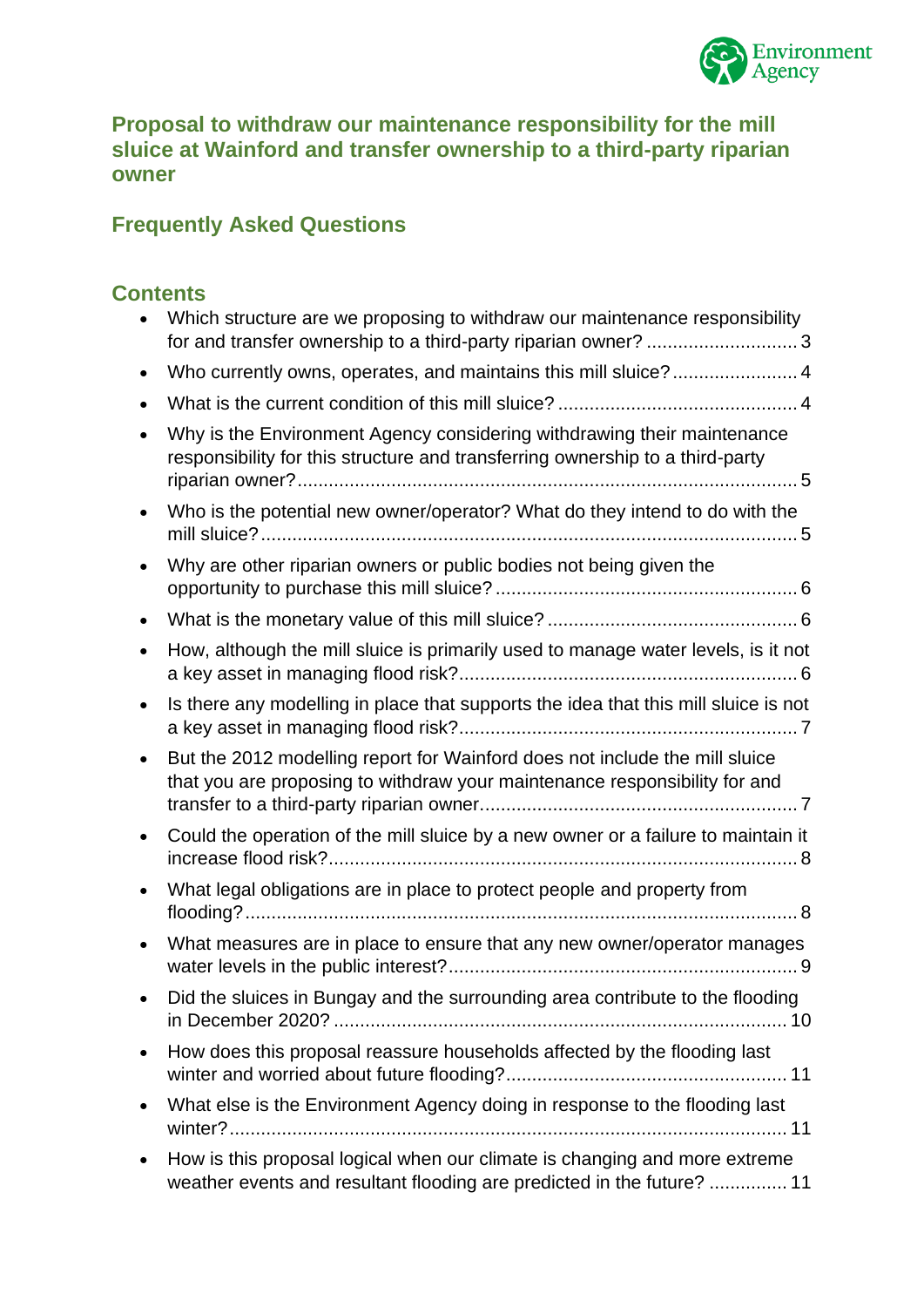

|           | What knowledge, experience and training would the new owner/operator need                                                                         |
|-----------|---------------------------------------------------------------------------------------------------------------------------------------------------|
| $\bullet$ | Would any new owner/operator have to maintain and operate the mill sluice in                                                                      |
|           | Can any new owner/operator remove the mill sluice once in their ownership?                                                                        |
|           | Will any new owner/operator take out appropriate insurances to protect the<br>environment, as well as other people and property from flooding? 13 |
| $\bullet$ | Who will be legally responsible for any damages, losses or repairs that may                                                                       |
| $\bullet$ | Will the Environment Agency be retaining any oversight of the condition,                                                                          |
| $\bullet$ | What measures are in place to mitigate any negative impacts on the                                                                                |
| $\bullet$ | If the Environment Agency is not looking to maintain mill sluices along this                                                                      |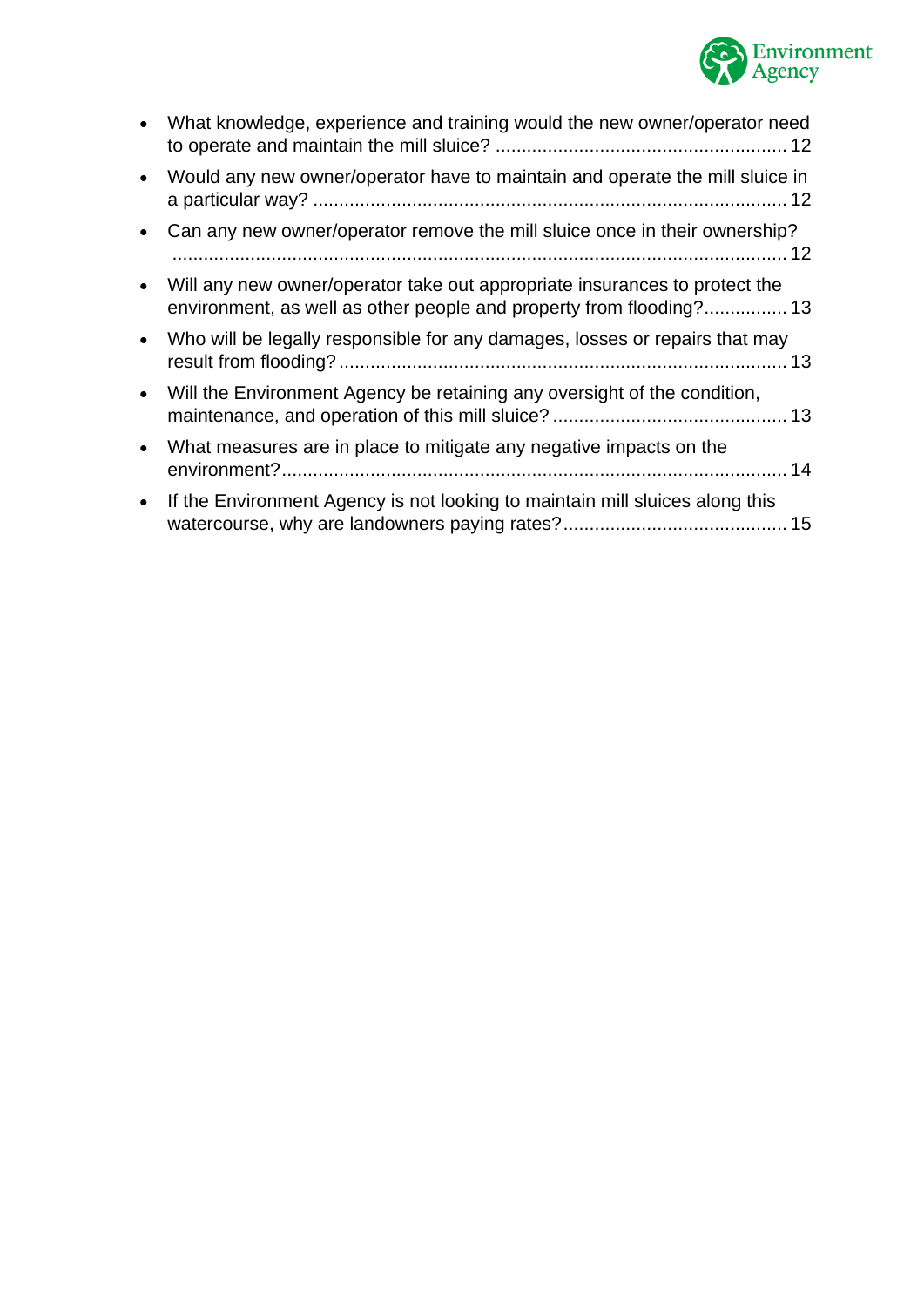

#### <span id="page-2-0"></span>**Which structure are we proposing to withdraw our maintenance responsibility for and transfer ownership to a third-party riparian owner?**

The structure at Wainford that we are proposing to withdraw our maintenance responsibility for and transfer ownership to a third-party riparian owner is the mill sluice within the curtilage of the mill building located at national grid reference TM3507690085.



Photograph 1: *Environment Agency owned and maintained mill sluice at Wainford Mill.*

The site plans on the Citizen Space webpage show the location of this mill sluice within the mill race. It is behind a high brick wall adiacent to Pirnhow Street and is not visible from the road.

**We are not proposing to withdraw our maintenance responsibility for the main Wainford Sluice located at national grid reference TM3497890094 nor are we transferring the rights and responsibilities for this structure to a third-party riparian owner. The Environment Agency will continue to own, operate, and maintain this larger sluice.**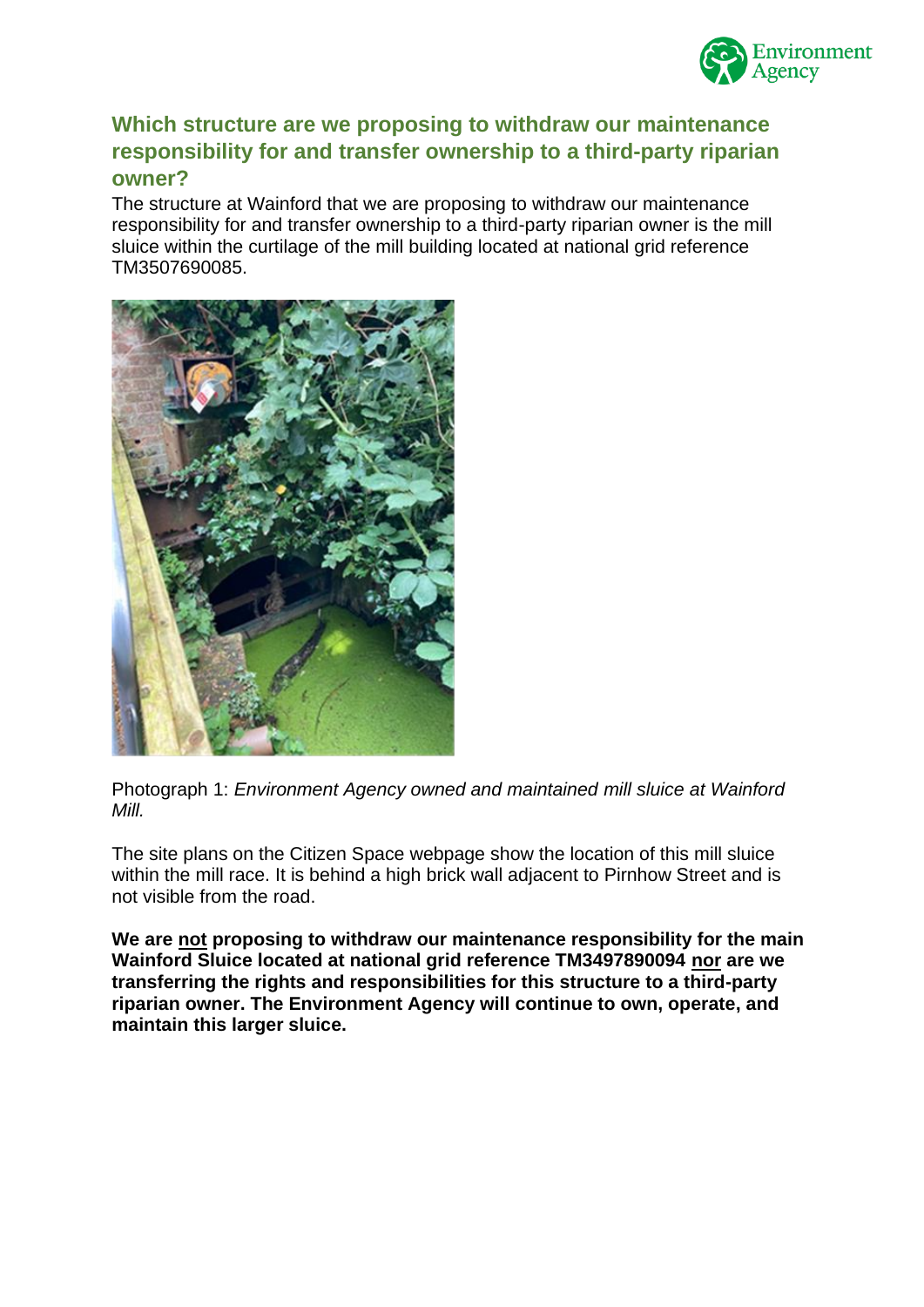



Photograph 2: *Environment Agency owned, operated, and maintained Wainford Sluice. We are not proposing to withdraw our maintenance responsibility for this asset nor are we transferring the rights and responsibilities for this structure to a third- party riparian owner.* Source: River Waveney Control Structures Report

<span id="page-3-0"></span>**Who currently owns, operates, and maintains this mill sluice?** 

The mill sluice at Wainford is currently owned and maintained by the Environment Agency. The structure is not currently operated in flood events.

# <span id="page-3-1"></span>**What is the current condition of this mill sluice?**

The Environment Agency has a standardised approach to assessing and quantifying the condition of flood and coastal defence assets. Structures are inspected and then rated on a scale from 1 to 5, with 1 being 'very good' and 5 being 'very poor.'

The current condition of the mill sluice at Wainford is described as very poor (grade 5) with severe defects resulting in complete performance failure.

Repairs to this mill sluice have not been prioritised because the defects and overall performance of the structure do not increase flood risk to people and property (i.e. homes and businesses with a postcode).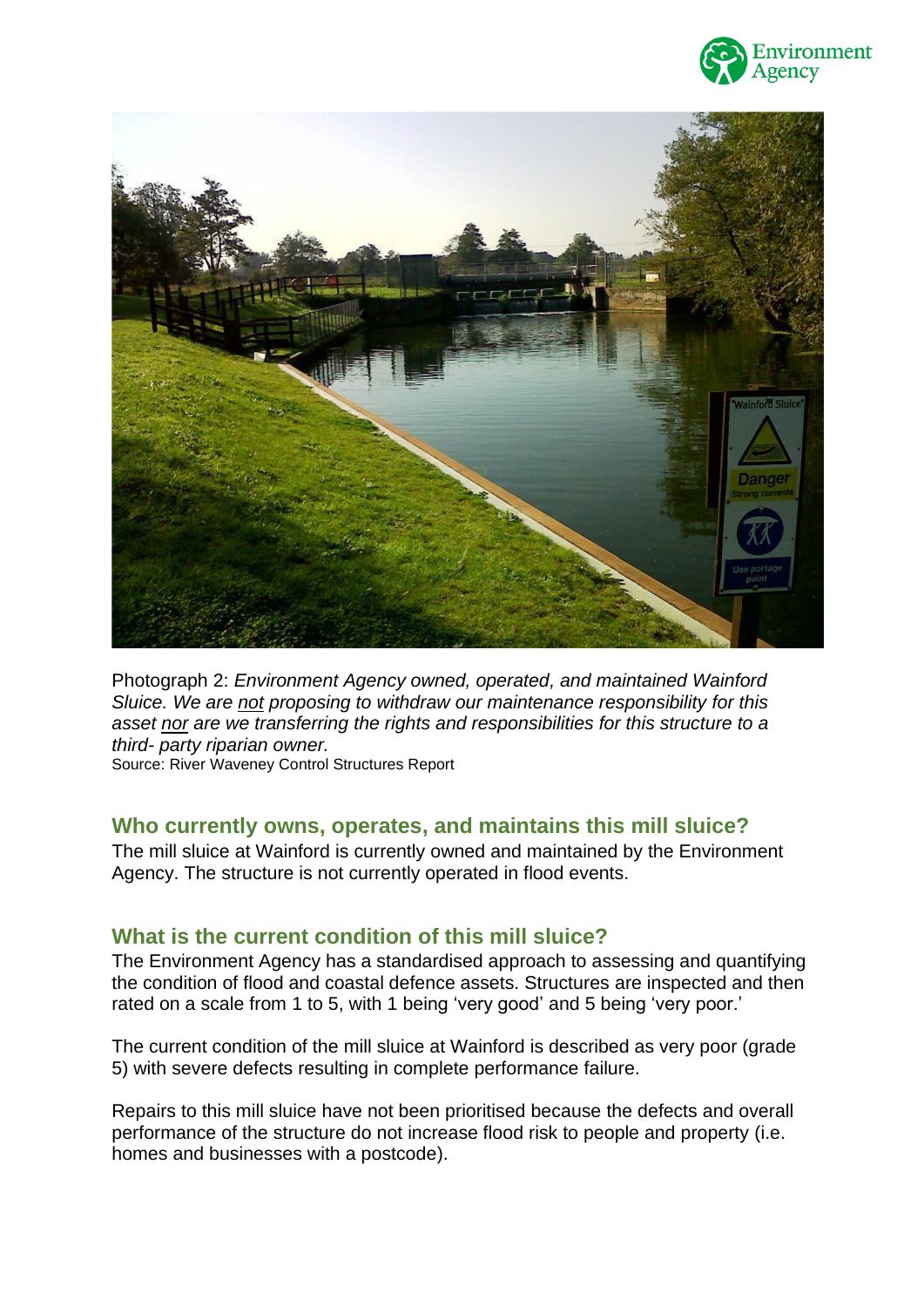

# <span id="page-4-0"></span>**Why is the Environment Agency considering withdrawing their maintenance responsibility for this structure and transferring ownership to a third-party riparian owner?**

Between 2015 and 2020 the Environment Agency planned to spend over £1 billion on maintaining flood risk management assets. This is compared to the £812 million that was spent in the previous five years. This includes spending on maintenance work such as inspecting assets and carrying out repairs.

We recognise the devastating impact that the 2020 flooding had on people, homes, and communities across the River Waveney catchment. As part of our recovery work, we are reviewing how we undertake channel and mill sluice maintenance along this watercourse, and the role that all the structures play in reducing flood risk.

We have permissive powers to carry out flood risk management works on designated main rivers, but no legal obligation to do so. Consequently, we can stop maintaining and operating assets if the cost is judged to outweigh the benefits. Such decisions will be informed, for example, by government policy and assessments of flood risk, funding, or environmental priorities.

We are required to spend flood risk management funding within the financial guidelines set out by Defra and on works that have a demonstrable benefit in reducing flood risk to people and property (i.e. homes and businesses with a postcode). If the mill sluice at Wainford was not currently in place, we would not build a structure in this location to protect people and property from flooding. As a result, continuing to maintain a structure that is not a key asset in managing flood risk does not allow us to focus our resources where they are most needed and spend public money responsibly by investing in those activities that contribute most to reducing the likelihood and consequences of flooding.

In the context of this mill sluice that is associated with managing water levels for the mill, transferring maintenance responsibility and ownership to a third party will allow us to manage flood risk to people and property in Bungay and the surrounding area in the most efficient and effective way.

Many assets in East Anglia are owned, operated, and maintained by third parties without issue. In addition, there are benefits in allowing third party owners to manage structures such as mill sluices where they have the knowledge and financial capital to do so. These benefits include being able to operate the structure in a timely manner during flood events, as well as maintaining and operating the mill sluice to provide a wider range of benefits beyond those associated with flood risk management that the Environment Agency must focus on.

# <span id="page-4-1"></span>**Who is the potential new owner/operator? What do they intend to do with the mill sluice?**

It is important to note that we have not withdrawn our maintenance responsibility and/or transferred the rights and responsibilities for this mill sluice already.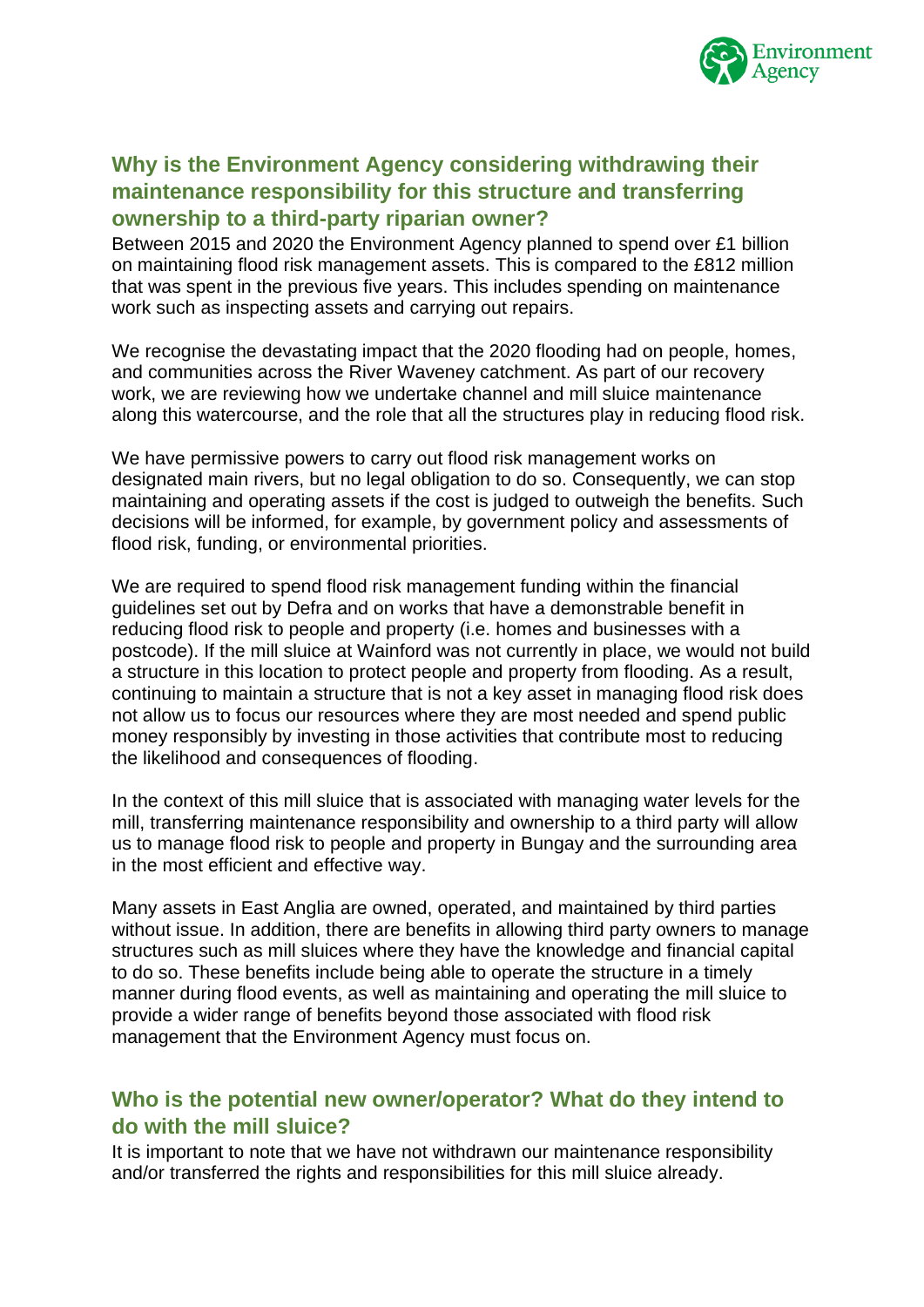

We cannot share details of any prospective new owner/operator; however, we have been approached by a riparian owner who has expressed an interested in owning, operating, and maintaining the mill sluice at Wainford. As a result, informal conversations have taken place between the Environment Agency and this prospective new owner/operator. This landowner:

- Owns the land where the structure is located or owns land close to the structure and therefore is on-site and able to operate the mill sluice if required.
- Intends to invest the money required to repair and maintain the structure to the standard that the Environment Agency would expect.
- Intends to maintain the current situation with regards to managing water levels to prevent negative impacts on neighbouring landowners.
- Intends to repair and maintain the structure to improve water quality and for public amenity purposes.

#### <span id="page-5-0"></span>**Why are other riparian owners or public bodies not being given the opportunity to purchase this mill sluice?**

Other riparian owners have not been given the opportunity to purchase the mill sluice because the Environment Agency is not required to sell this structure on the open market. This is because there is no right of public access to the structure.

On this basis, we are permitted to engage with specific riparian owners under Environment Agency/government spending rules and transfer maintenance responsibility/ownership to the individual(s) who are best placed to manage the asset in the interest of other landowners, which includes safeguarding the interests of the community with regards to water level management. This cannot be guaranteed if a structure is sold on the open market.

#### <span id="page-5-1"></span>**What is the monetary value of this mill sluice?**

We are in the early stages of a government-led process and therefore the mill sluice has not been valued yet. This will be completed in due course; however, we will not be sharing the value of the structure with members of the public. This is because the valuation is part of an internal process that will enable us to assess the viability of our proposal.

# <span id="page-5-2"></span>**How, although the mill sluice is primarily used to manage water levels, is it not a key asset in managing flood risk?**

The numerous sluices along the River Waveney were originally constructed to maintain upstream water levels for the mills and for agricultural purposes. This was particularly important in the summer months with lower rainfall resulting in lower flow in the channel. Today, this water level management provides other benefits including landscape aesthetics as well as recreational opportunities through activities such as canoeing.

As a result, the mill sluice at Wainford is considered a water level management structure because it is located in the mill race and was specifically used to control the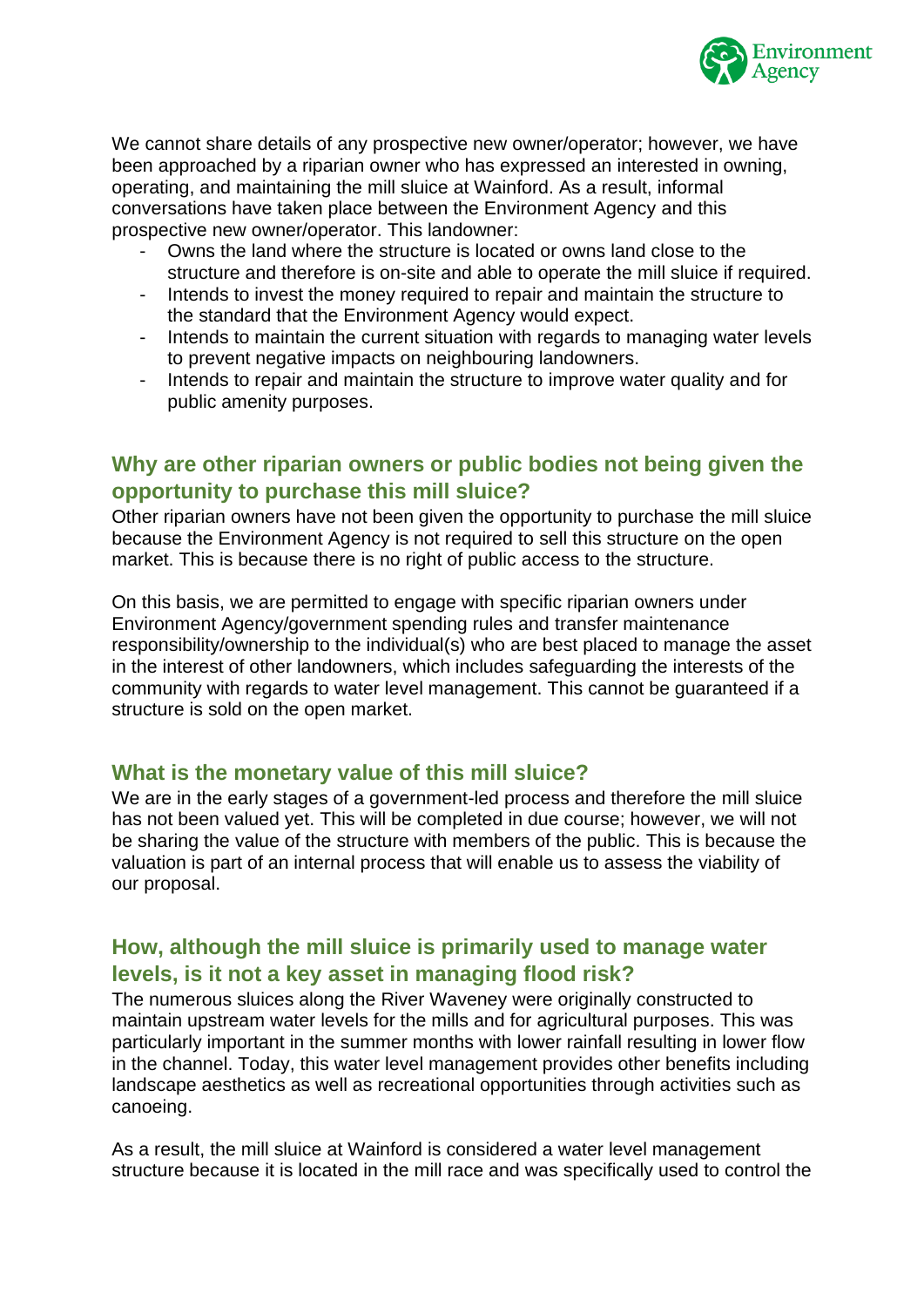

flow of water to the mill. The main sluice now re-routes most of the river flow around the mill complex.

In addition, this mill sluice was never built to protect properties from flooding. Given the location and size of this structure, it does not hold back sufficient water when closed to reduce flood risk to people and property downstream, nor does it allow sufficient water to flow downstream when fully opened to reduce flood risk upstream.

# <span id="page-6-0"></span>**Is there any modelling in place that supports the idea that this mill sluice is not a key asset in managing flood risk?**

In 2012 a report was commissioned to model the influence of removing several structures along the River Waveney. This was done to help develop our understanding of how these structures impact flood risk.

The structures were modelled as removed because at the time, this was seen as the scenario that could have the greatest impact on flood risk to people and property.

The findings from this modelling report for the structures at Wainford, Wortwell and Hoxne can be found at the bottom of our web page in the summary modelling reports. If the water levels and flood extents do not change significantly when a structure is modelled as removed, this shows that the structure does not provide additional protection to people and property when compared to the natural river channel and is therefore not a key asset in managing flood risk to people and property. **This is the case for the structures modelled at these three locations**.

We have recently updated our hydraulic modelling for the River Waveney catchment to include flood extents and water levels for a variety of flooding scenarios, as well as structure removal. We are looking to share this modelling here once the final report is available.

The outputs from this most up-to-date modelling will be used to re-assess the viability of our proposal and ensure that clear guidance is provided to any owner owner/operator if the process goes ahead.

# <span id="page-6-1"></span>**But the 2012 modelling report for Wainford does not include the mill sluice that you are proposing to withdraw your maintenance responsibility for and transfer to a third-party riparian owner.**

Whilst the mill sluice that we are proposing to withdraw our maintenance responsibility for and transfer ownership to a third party riparian owner was not included in this modelling, if the removal of the larger structures at Wainford (i.e. the main sluice and fixed weir) makes little difference to modelled water levels and flood extent, it is highly unlikely that a much smaller structure is going to affect water levels and flood extent to the point where it is a key asset in managing flood risk.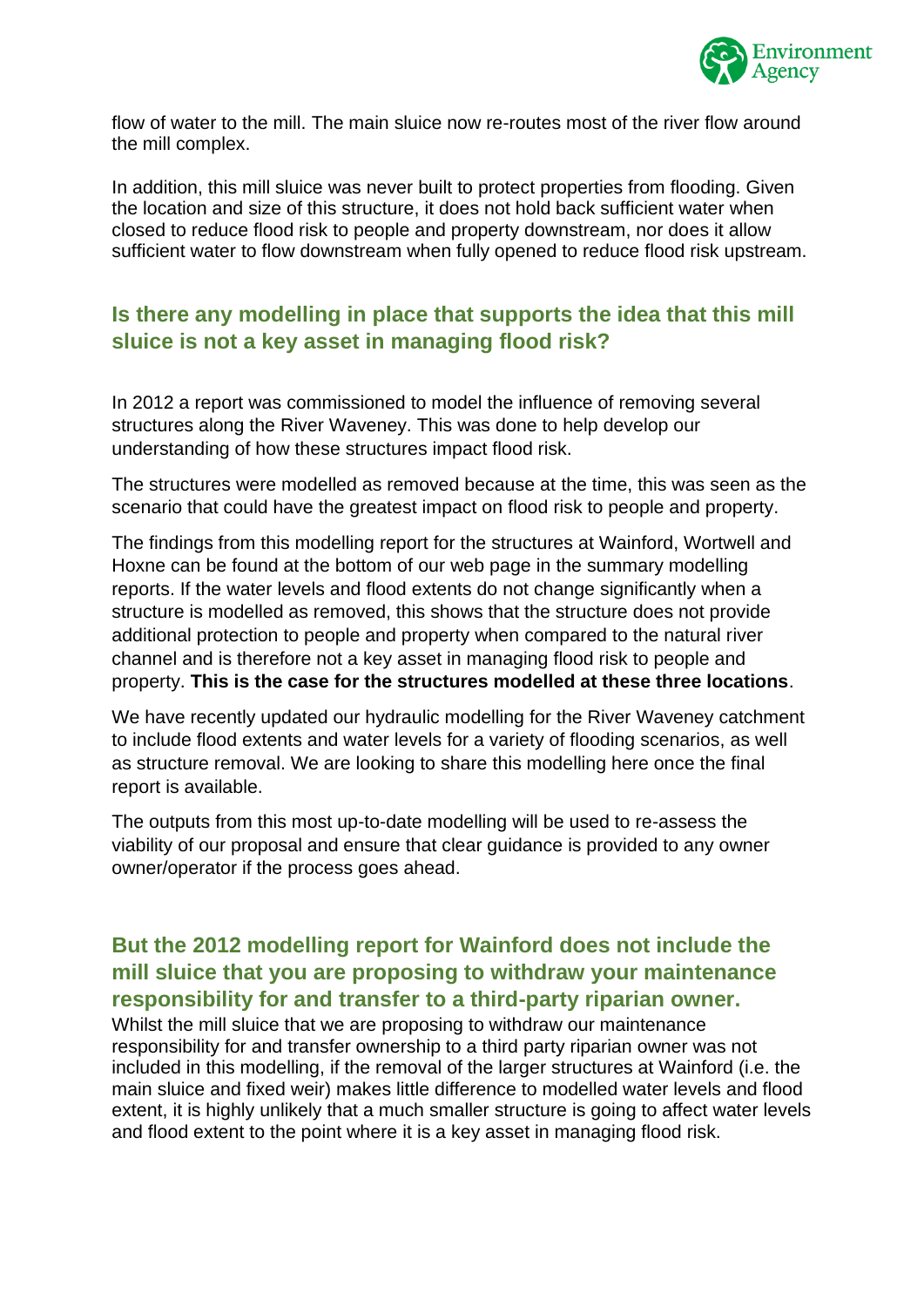

In addition, most of the flow is re-routed through the larger structures during times of normal flow, or across the floodplain when the structures are drowned out during flood events.

### <span id="page-7-0"></span>**Could the operation of the mill sluice by a new owner or a failure to maintain it increase flood risk?**

The mill sluice at Wainford is currently locked and not operated, even in flood conditions. This situation had no bearing on the impacts of the flooding in December 2020, which was the second largest fluvial event on record and was the result of the River Waveney catchment receiving 50mm of rainfall in 18 hours, and a total of 71mm in 96 hours. Even if this gate was open, this would not have alleviated flooding at Wainford and immediately upstream in Bungay and Ditchingham Dam.

However, we recognise that mill sluices have the potential to cause small-scale, localised flooding and therefore we are running several additional modelling scenarios for this mill sluice to simulate flood extents and water levels if this structure was closed. This would simulate what would happen if any new owner/operator neglected their responsibilities of opening the structure, particularly during smaller flood events.

The outputs from these modelling runs will be used to re-assess the viability of our proposal and ensure that clear guidance is provided to any owner owner/operator if the process goes ahead.

### <span id="page-7-1"></span>**What legal obligations are in place to protect people and property from flooding?**

The rights and responsibilities of a riparian owner have been established in common law for many years.

Whilst all riparian owners have the right to protect their property from flooding, they must accept flood flows through their land, even if these are caused by inadequate capacity downstream. In addition, a landowner has no duty in common law to improve the drainage capacity of a watercourse they own and therefore in the context of this mill sluice, any new owner cannot operate the structure in such a way as to protect their own property from flooding whilst also increasing flood risk to other peoples' property.

In addition, any new owner/operator of this mill sluice would need to fulfil their land drainage byelaw obligations. Of particular importance here is that all landowners owe each other a 'measured duty of care' to do what is reasonable to see that hazards such as flooding - caused or exacerbated by the condition of their land do not harm their neighbours. If anyone suffers loss or damage because a riparian owner has changed or neglected a structure, then those affected can take civil action against them.

Other legislation, such as the Environmental Permitting (England and Wales) Regulations 2016, exists to ensure that landowners do not interfere with the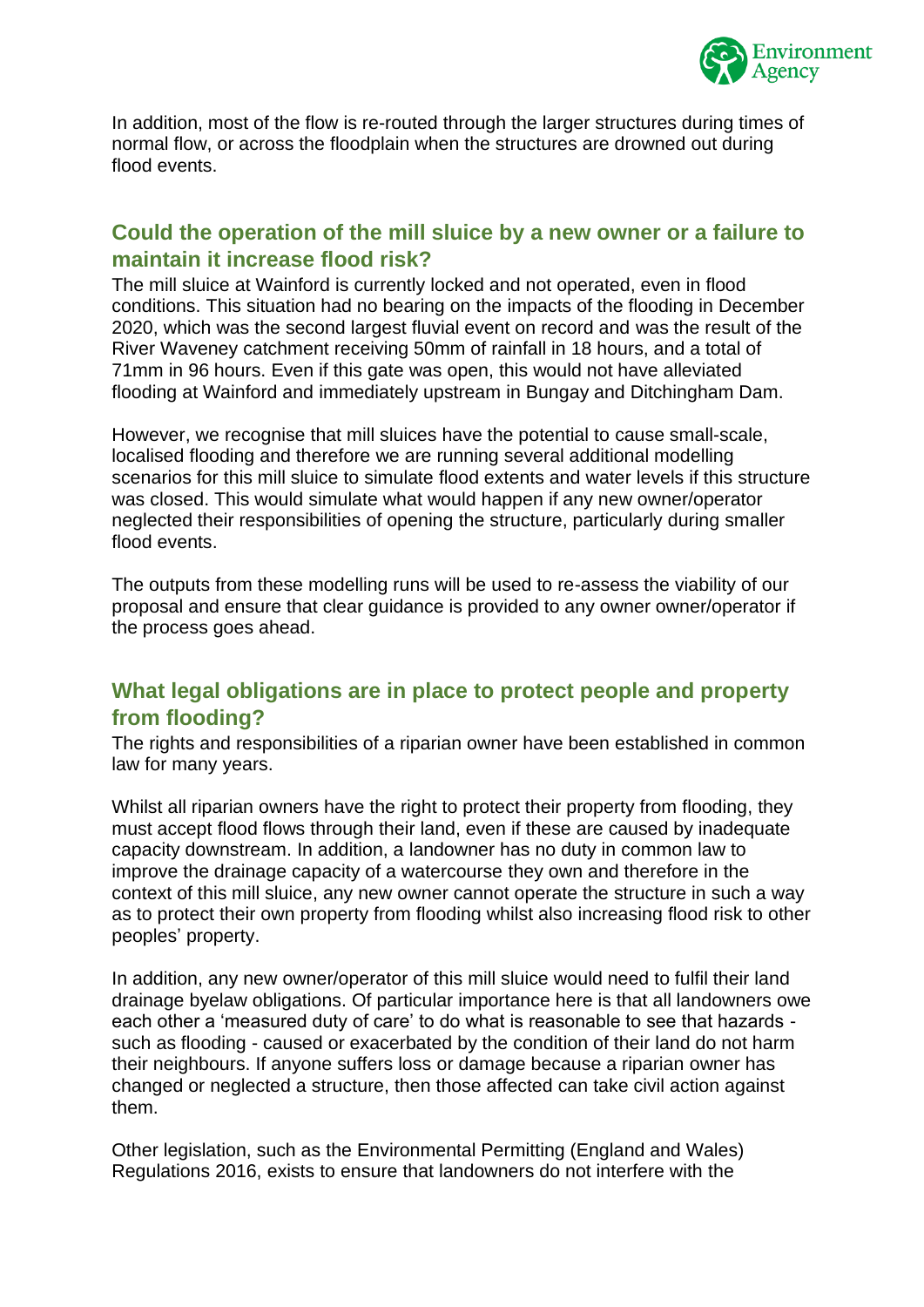

structures on their land and increase flood risk to themselves and others without also risking civil or criminal consequences.

As a result, the Anglian Region Land Drainage and Sea Defence Byelaws, which are enforced in accordance with the Water Resources Act 1991, and the Environmental Permitting (England and Wales) Regulations 2016 are in place to ensure that any new owner/operator manages the structure in such a way whereby it does not increase flood risk to other people and properties.

Further information on riparian ownership can be found here: [https://www.gov.uk/guidance/owning-a-watercourse.](https://www.gov.uk/guidance/owning-a-watercourse)

Any new owner/operator will be made aware of their riparian rights and responsibilities along with their legal obligations under the legislation detailed above if the process goes ahead.

#### <span id="page-8-0"></span>**What measures are in place to ensure that any new owner/operator manages water levels in the public interest?**

Whilst the mill sluice at Wainford is not a key asset in managing flood risk, we do recognise that it is important in terms of managing water levels, particularly for agricultural purposes.

Once again, the rights and responsibilities that govern riparian landownership are crucial here. For example, a riparian owner must let water flow through their land without any obstruction or diversion which affects the rights of others. Others have the right to receive water in its natural quantity and quality and therefore this means that water should not be taken out of a watercourse if it could lead to a lack of water for those who need it downstream. These rights and responsibilities apply to all riparian owners and therefore whilst any new owner/operator could manage water levels differently to how they have been managed in the past, they cannot do so in such a way that negatively impacts others.

Whilst some landowners would rather see water levels controlled by an independent body such as the Environment Agency, there are measures in place to ensure that future water level management does not negatively impact landowners if a small number of mill sluices are transferred to private owners.

The informal conversations that have taken place between the Environment Agency and the prospective new owner indicate that they wish to maintain the current situation with regards to water levels to prevent negative impacts on neighbouring landowners.

In addition, the comments we have received from members of the public will allow us to understand the specific impacts that a change in water level could have on other landowners and river users. This feedback will be shared with any potential new owner/operator prior to the transfer of rights and responsibilities to ensure that they understand how the operation of the structure could impact other riparian owners.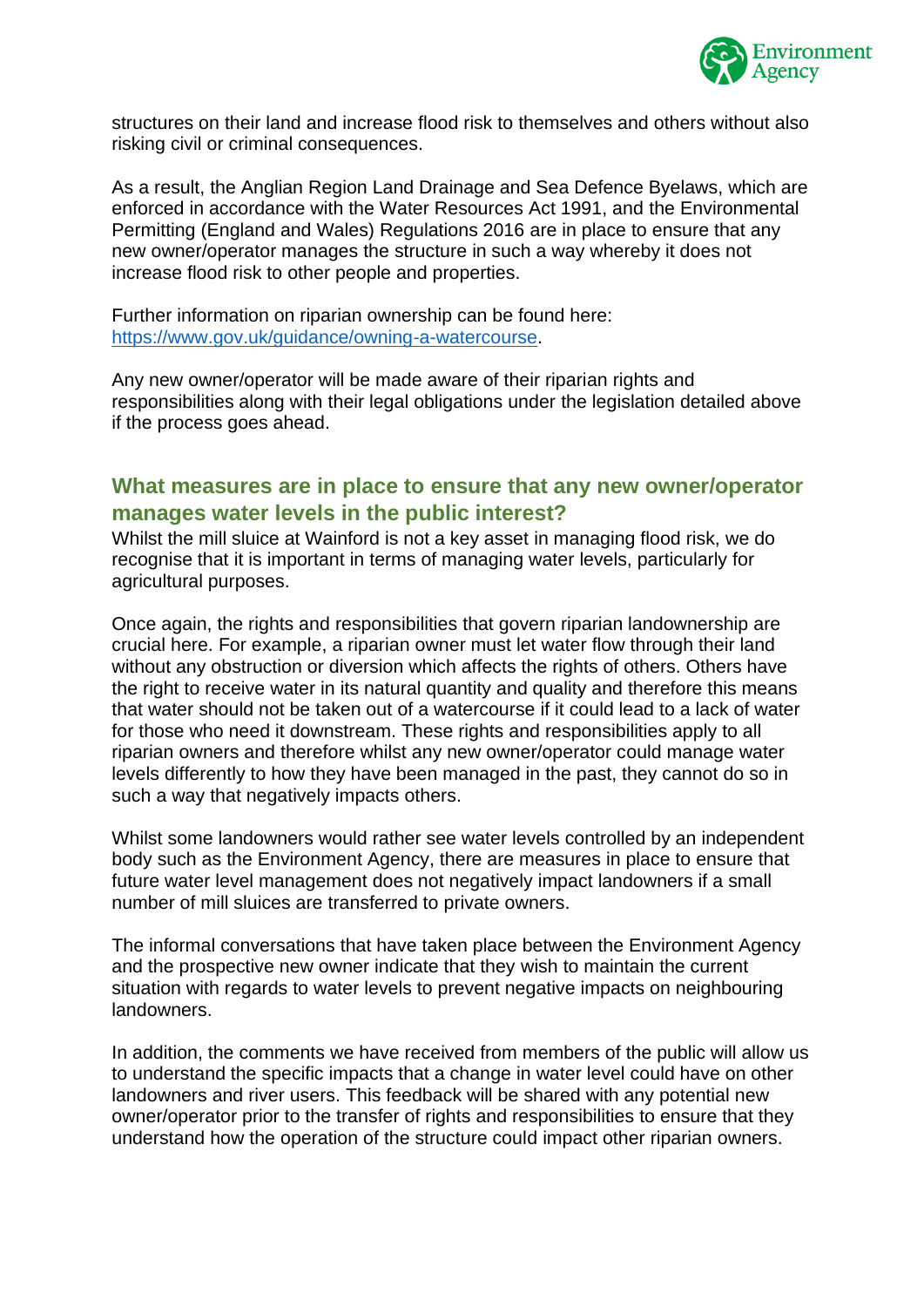

Lastly, any new owner/operator will be made aware of their riparian rights and responsibilities along with their legal obligations under the Anglian Region Land Drainage and Sea Defence Byelaws, which are enforced in accordance with the Water Resources Act 1991, and the Environmental Permitting (England and Wales) Regulations 2016 if the process goes ahead.

### <span id="page-9-0"></span>**Did the sluices in Bungay and the surrounding area contribute to the flooding in December 2020?**

The mill sluice at Wainford is currently locked and not operated, even in flood conditions. This situation had no bearing on the impacts of the flooding in December 2020, which was the second largest fluvial event on record and was the result of the River Waveney catchment receiving 50mm of rainfall in 18 hours, and a total of 71mm in 96 hours. Even if this gate was open, this would not have alleviated flooding at Wainford and immediately upstream in Bungay and Ditchingham Dam.

The vast majority of the other Environment Agency owned and maintained sluices functioned as expected during the December 2020 flood event. At the time, the Flood Warning Duty Officer was able to confirm that at Ellingham and Wainford, the main sluice gates were opening on the 23<sup>rd</sup> December and were fully open from the 24th until the 28th December. However, in the aftermath of the flood event we became aware of a fault with the Bungay Sluice. The transducer which determines the water levels was submerged, resulting in the gates operating independently of the river levels and closing for 16 hours on the 24<sup>th</sup> December.

Field Team members were on the ground every day throughout the flood event, conducting "river runs" to monitor the river, flood plain and sluices. However, access to the river banks proved difficult in many places, as the river had overtopped and filled the surrounding flood plain. As a result, we had no early indication that there was a fault with the gate, and only became aware of the problem after the event.

At the point when the gates were closing, the water had already overtopped the banks and was on the flood plain adjacent to the sluice, meaning any flows impeded by the gates closing were minor due to the volume of water already bypassing this structure. As a result, we believe the gate closure would have had a limited impact further upstream in Ditchingham Dam and the Bridge Street area of Bungay where we have received reports of internal flooding to properties.

The transducer has been replaced and raised to try and ensure that the structure functions as designed in the future. In addition, we are currently updating our flood risk model of the River Waveney and we will use it to help improve our understanding of how the operation of Bungay Sluice might impact flood flows.

The numerous sluices along the River Waveney were constructed to maintain upstream water levels for the mills and for agricultural purposes. Today, this water level management provides other benefits including landscape aesthetics and recreational opportunities through activities such as canoeing. However, with these benefits come risks associated with the automated sluices not functioning correctly during a flood event.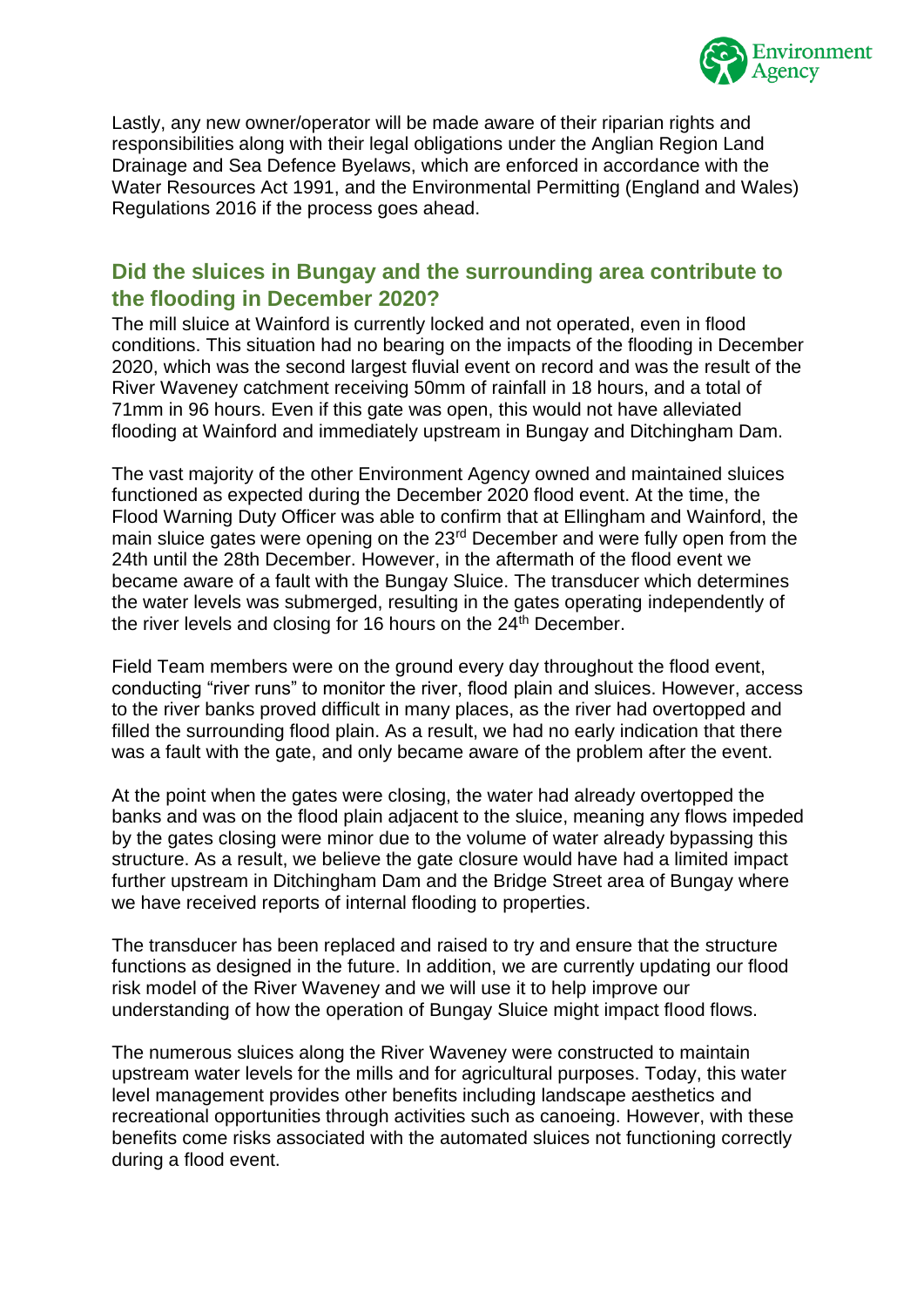

Whilst modelling outputs show that these main sluices serve little flood risk management benefit and we wouldn't build these structures now to protect people and properties from flooding, removing these assets could fundamentally change the water levels in the river with potential impacts on landscape aesthetics, agriculture, and amenity use. As a result, maintaining the current status quo with regards to water levels comes with the risk that the automated sluices may not function as designed.

# <span id="page-10-0"></span>**How does this proposal reassure households affected by the flooding last winter and worried about future flooding?**

We recognise the devastating impact that the flooding in December 2020 had on people, homes, and communities along the River Waveney.

Since the flood event last winter, we have been undertaking recovery work to restore assets, review internal procedures and processes, engage with communities and partners, and continue our staff training.

Our proposal to withdraw our maintenance responsibility for the mill sluice at Wainford forms part of this work. On the basis that this structure is not a key asset in managing flood risk, withdrawing our maintenance responsibility, and transferring ownership to a third party will allow us to focus our resources where they are most needed and spend public money effectively by investing in those activities that contribute most to reducing flood risk to people and property.

# <span id="page-10-1"></span>**What else is the Environment Agency doing in response to the flooding last winter?**

A briefing document that explains what we have been doing and the future work we have planned was distributed to the communities of Bungay, Ditchingham Dam, Earsham and Wainford in December 2021.

This briefing document can be found at the bottom of the Citizen Space web page and includes a factsheet on the Bungay and Surrounding Area Flood Risk Management Project along with a FAQ document that covers flood warnings, incident management, property flood resilience (PFR), channel maintenance and riparian owner rights and responsibilities.

### <span id="page-10-2"></span>**How is this proposal logical when our climate is changing and more extreme weather events and resultant flooding are predicted in the future?**

The Environment Agency is already driving efforts to protect and prepare the nation for the effects of climate change, delivering on its commitment to better protect 300,000 homes from flooding since 2015. It is preparing to deliver the Government's record £5.2 billion investment in new flood and coastal defences up to 2027 and implementing the Flood and Coastal Erosion Risk Management Strategy to protect and prepare homes and businesses from flooding and coastal change. This will help to create more climate resilient places.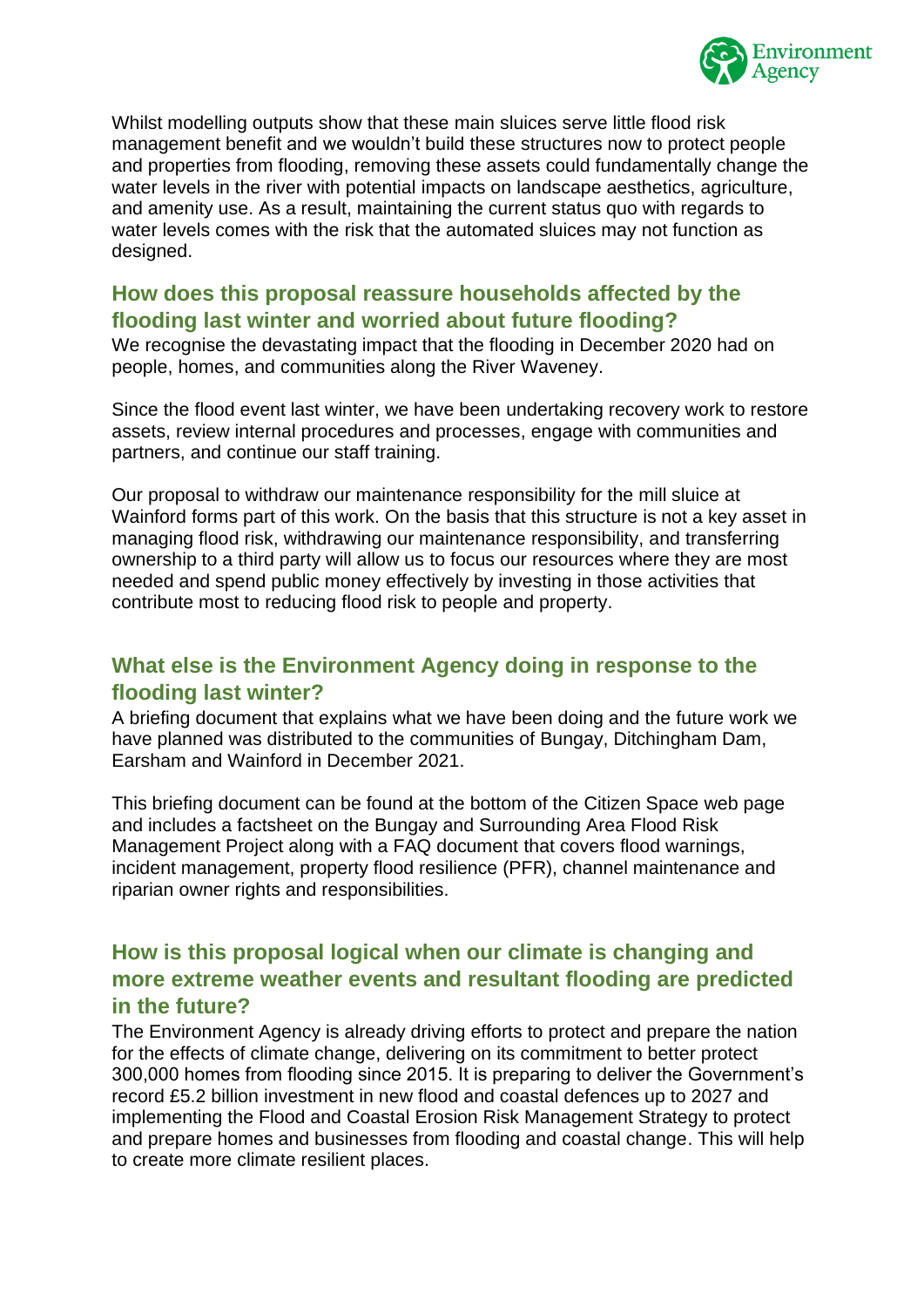

Alongside this, we will continue to maintain current defences, work with nature to slow the flow of flood water, protect communities from flooding through our flood warning system and respond with the emergency services when flooding does occur. However, continuing to spend taxpayers' money on maintaining structures that are not key assets in managing flood risk does not allow us to focus our resources where they are most needed and spend public money responsibly by investing in those activities that contribute most to reducing flood risk.

If the mill sluice at Wainford was not currently in place, we would not be utilising any part of the £5.2 billion in investment to build a structure in this location to protect people and property from flooding. As a result, continuing to maintain this mill sluice will not allow us to adapt to climate change in an effective way, or provide the resilience that individuals and communities are seeking.

# <span id="page-11-0"></span>**What knowledge, experience and training would the new owner/operator need to operate and maintain the mill sluice?**

If the withdrawal of maintenance and transferal of ownership takes place, the new owner/operator will be provided with a comprehensive pack of information detailing how the mill sluice should be operated; recommendations for current and future maintenance; the modelling outputs currently available and any potential impacts on other riparian owners that could result from the mismanagement of the structure.

### <span id="page-11-1"></span>**Would any new owner/operator have to maintain and operate the mill sluice in a particular way?**

Any riparian owner who owns a mill sluice is legally obliged to maintain and operate the structure properly. If anyone suffers loss or damage because the structure has been changed or neglected, civil action can be brought against them.

Details on how to maintain and operate the structure will be provided in the comprehensive pack of information detailed above.

### <span id="page-11-2"></span>**Can any new owner/operator remove the mill sluice once in their ownership?**

The Environment Agency will not be removing any part of the structure as part of any transferal of ownership if the process goes ahead.

Any new owner/operator could remove the mill sluice in the future; however, they have a legal obligation to notify the Environment Agency if they wish to do so.

Under the Environmental Permitting (England and Wales) Regulations 2016, the prior consent of the Environment Agency is required for any proposed works, in, under, over or within 8 metres of a designated fluvial main river.

If any new owner/operator wanted to alter, remove, or replace the structure, we would not approve or consent to work that would increase flood risk, even if the works are structurally sound.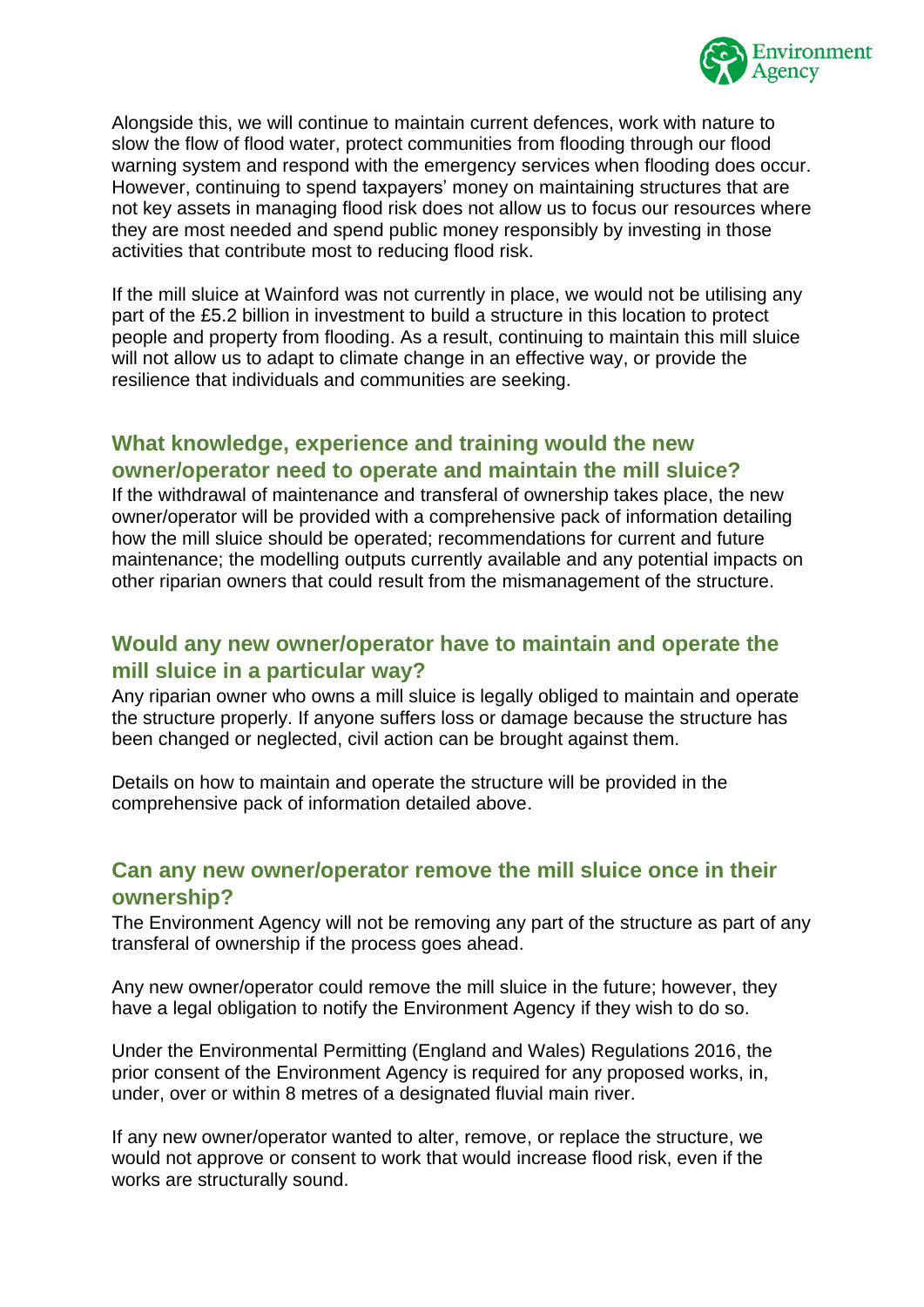

Legislation (such as the Environmental Permitting (England and Wales) Regulations 2016 exists to control what can happen to structures such as mill sluices. This is designed to ensure that landowners do not interfere with structures and increase flood risk to themselves and others without also risking civil or criminal consequences.

# <span id="page-12-0"></span>**Will any new owner/operator take out appropriate insurances to protect the environment, as well as other people and property from flooding?**

There will be no absolute requirement for any new owner/operator to take out public liability insurance. However, they may choose to take out appropriate insurance. This will be informed by, for example, the outputs from the soon to be completed flood risk modelling, as well as the potential impacts that have been shared by other riparian owners and interested parties as part of the stakeholder engagement process.

### <span id="page-12-1"></span>**Who will be legally responsible for any damages, losses or repairs that may result from flooding?**

Any riparian owner who owns a mill sluice is legally obliged to maintain and operate the structure properly. If anyone suffers loss or damage because the structure has been changed or neglected, civil action can be brought against them.

This is because all landowners owe each other a 'measured duty of care' to do what is reasonable to see that hazards - such as flooding - caused or exacerbated by the condition of their land do not harm their neighbours.

Whilst we appreciate that some riparian owners would prefer the risk to be managed by the Environment Agency rather than rely on taking civil action against the person who owns, operates, and maintains a particular mill sluice, we are not funded to provide a co-ordinated approach to operating all the structures. In addition, we can no longer continue to maintain structures that serve little flood risk management benefit, and we can stop maintaining and operating structures if the cost is judged to outweigh the benefits.

Any new owner/operator will be made aware of their riparian rights and responsibilities along with their legal obligations under the Anglian Region Land Drainage and Sea Defence Byelaws, which are enforced in accordance with the Water Resources Act 1991, and Environmental Permitting (England and Wales) Regulations 2016 if the process goes ahead.

# <span id="page-12-2"></span>**Will the Environment Agency be retaining any oversight of the condition, maintenance, and operation of this mill sluice?**

We routinely inspect both Environment Agency and third-party assets, and repairs are prioritised where there is threat to lives and livelihoods.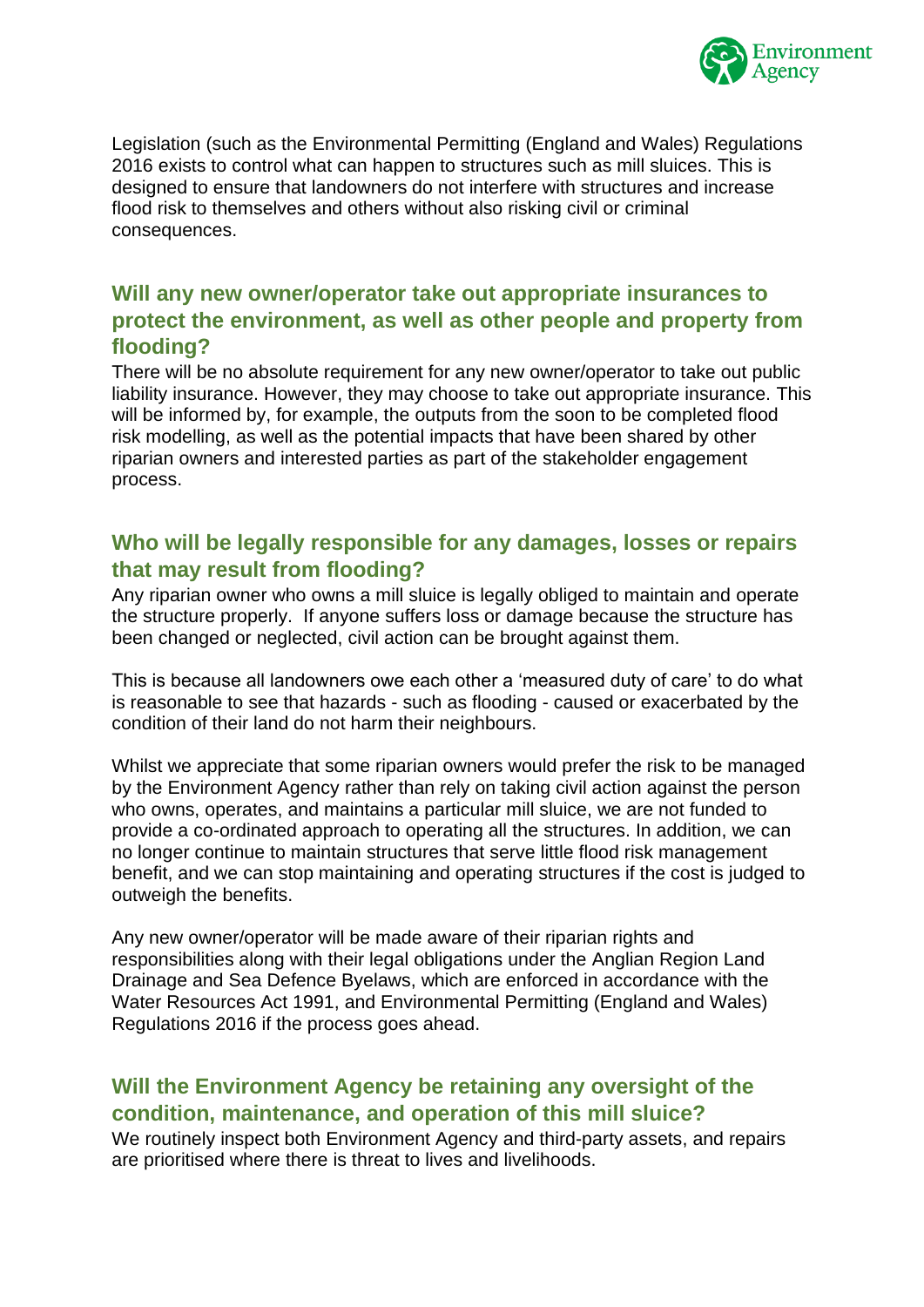

When inspecting third party assets, we focus on high-consequence flood defences because they contribute to managing flood risk in a location where the consequence on people and property of an asset failing is high.

On the basis that the mill sluice at Wainford is not a key asset in managing flood risk, we have no plans to continue to inspect the structure in the future if ownership is transferred to a third party.

Any new owner/operator may choose to employ an agent or nominate another person to operate the structure when they are not on-site.

### <span id="page-13-0"></span>**What measures are in place to mitigate any negative impacts on the environment?**

The mill sluice at Wainford is not located at a designated site for protected species, habitats, or conservation and therefore if we withdraw from maintaining this structure and transfer ownership to a third party then we do not envisage that our proposal will result in negative environmental impacts. However, if any new owner/operator does not carry out their responsibilities with regards to protecting the environment then they could be liable for any damages, either intentionally or unintentionally, and face legal action.

All riparian owners have a right to receive water in its natural quantity and quality. This means that they must let water flow through their land without polluting the watercourse, leading to negative environmental impacts, and affecting the rights of other landowners. In the context of this mill sluice, any new owner/operator cannot maintain or operate the structure in such a way that could lead to pollution of the watercourse.

In addition, any new owner/operator must not use a mill sluice to create an obstruction, either temporary or permanent, that would stop fish and eels passing freely. In addition, they have a legal obligation to notify the Environment Agency if they would like to alter a structure that acts as an obstruction to a watercourse. Under the Eel Regulations, in some cases it may be an offence if any new owner/operator does not notify us.

If any new owner/operator wanted to alter or replace the structure, as part of the permitting process they may be required to include a fish or eel pass when the structure is rebuilt or refurbished to any extent. We will not approve or consent to work that would harm the environment, even if the works are structurally sound.

Withdrawing our maintenance responsibility and transferring ownership to a third party may create environmental opportunities. For example, by investing in this mill sluice so that it is fully operation and regularly maintained, a new owner/operator may improve water quality in the vicinity of the structure by preventing the build-up of stagnant water.